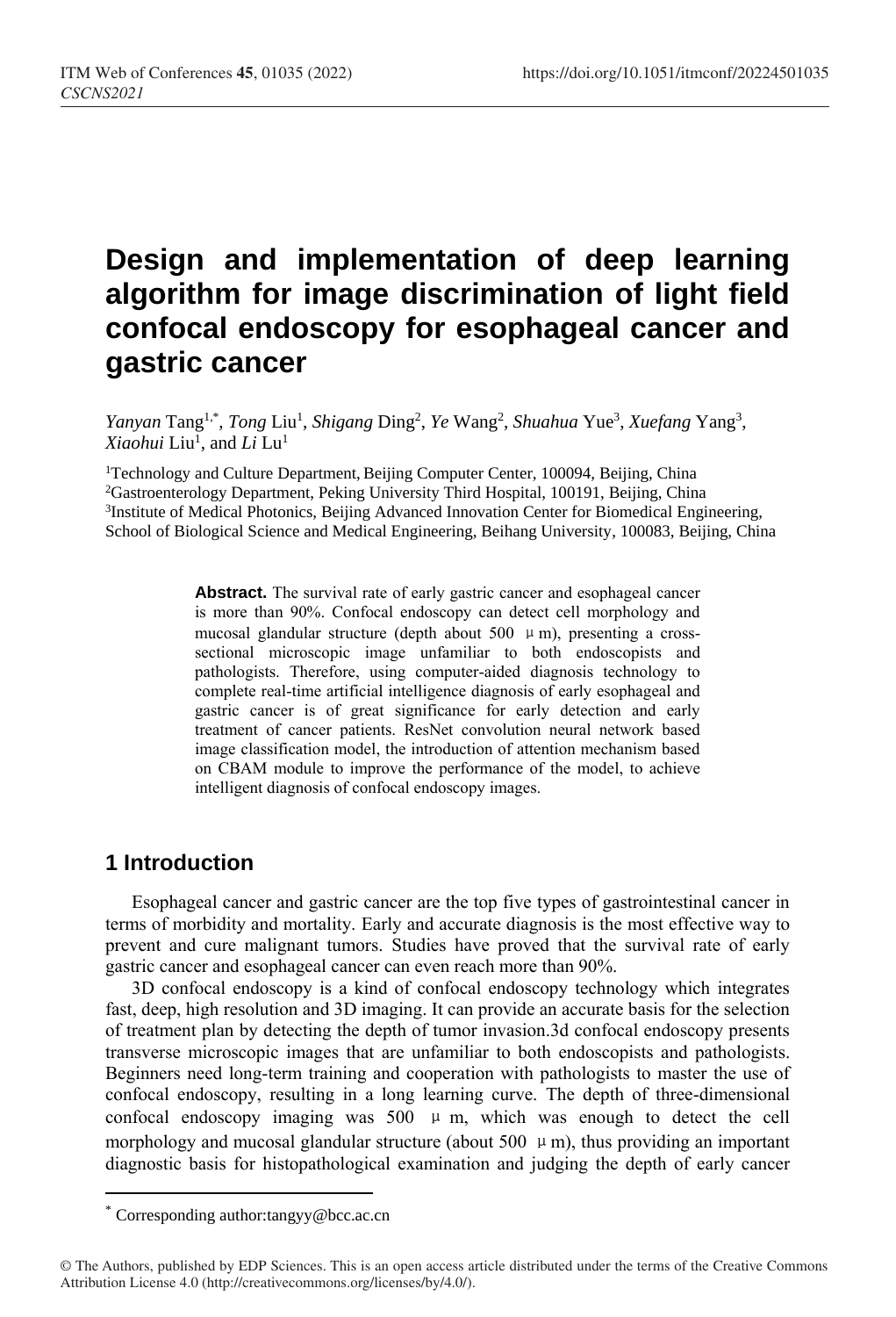invasion. Horizontal resolution of 2.42  $\mu$  m, with cell-level resolution, can realize the visualization of abnormal cell structure, so as to achieve accurate early diagnosis.

Therefore, using computer-aided diagnosis technology to complete real-time artificial intelligence diagnosis of early esophageal and gastric cancer is of great significance for doctors to reduce the burden and increase the efficiency and early detection and early treatment of cancer patients.

# **2 The overall design**

The overall design process is shown in Fig.1., including the training stage of the convolutional neural network model and the test application stage of the intelligent auxiliary diagnosis system.



**Fig. 1.** Design process.

1) In the training stage of the model, the light field confocal endoscopy images provided by The Third Hospital of Peking University and Beihang University should be preprocessed first to realize data normalization and expand the sample size through data enhancement.

Then, an image classification model based on ResNet convolutional neural network is constructed, and the attention mechanism based on CBAM module is introduced to improve the performance of the model.

The training samples and their labels were sent into the classification model, and the network model was trained by setting reasonable loss function and optimization method, so as to obtain the classification model of early esophageal/gastric cancer diagnosis.

2) In the stages of testing and practical application, the light field confocal endoscopy image to be diagnosed only needs to be sent into the trained AI-assisted diagnosis model. Combined with the visual interface of the system, the classification results of the samples to be predicted can be intuitively obtained.

Based on the attention mechanism of CBAM module and combined with ResNet convolutional neural network model, feature extraction of endoscopy image is carried out to make the network focus on more important information and the extracted features cover more critical areas of the image to be identified, effectively improving the recognition accuracy of the model.

# **3 Detailed design**

### **3.1 Establishment of network model based on ResNet50**

The network based on residual blocks is composed of convolutional layer, batch processing normalization layer and modified linear unit Relu.ResNet network effectively alleviates the problems of gradient disappearance, gradient explosion and network degradation caused by network layer deepening by learning residuals and introducing identity mapping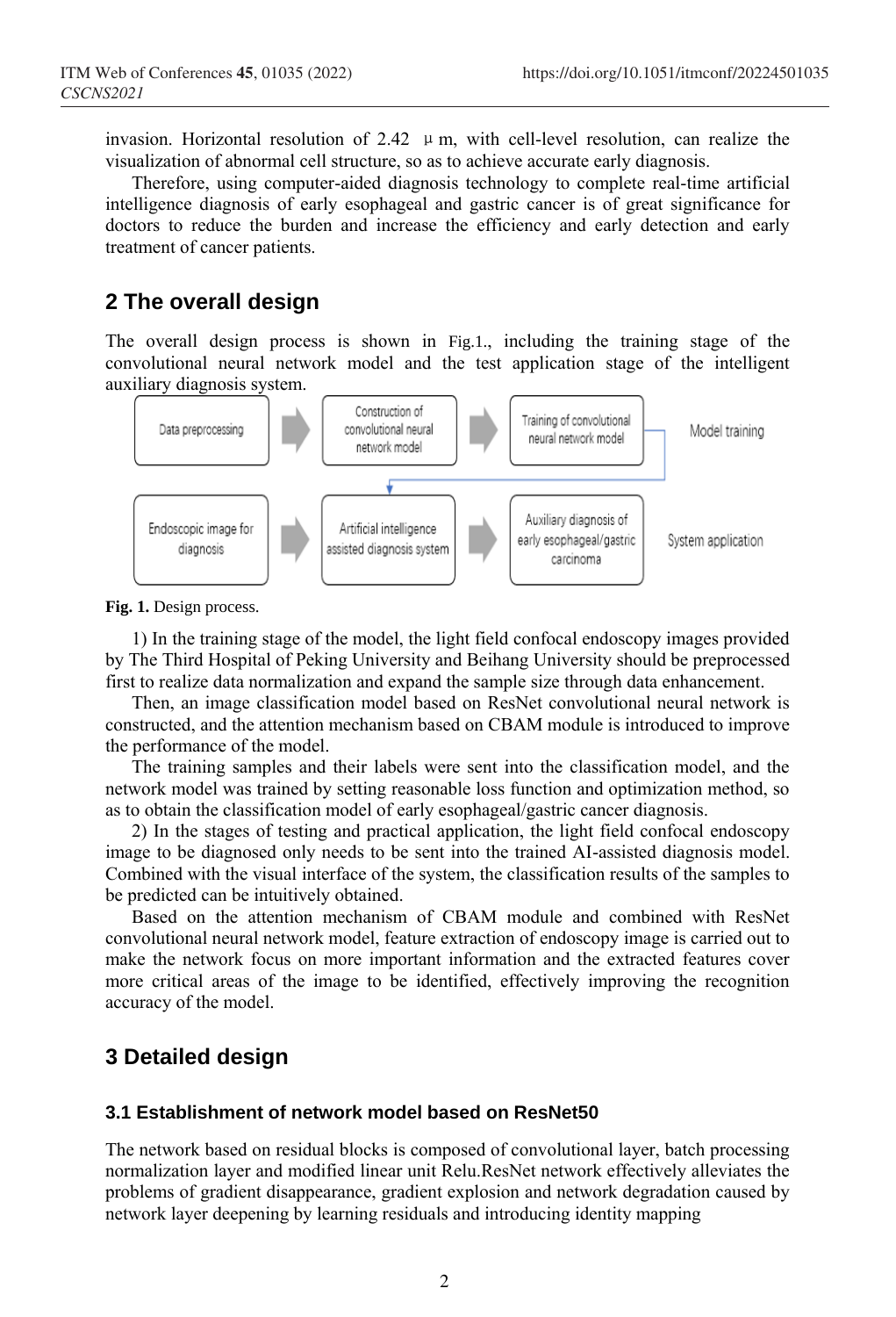#### **3.2 Introduce spatial attention mechanism**

In order to further improve the performance of the model, CBAM attention mechanism is added to the convolutional neural network to enhance its expression ability.

The attention mechanism of the convolution module CBAM is an attention mechanism module combining spatial and channel.

Compared with SENet's attention mechanism that only focuses on channels, it can achieve better results.

1) The Channel Attention Module compresses feature maps in spatial dimensions to obtain a one-dimensional vector before operation.

In the compression of spatial dimension, not only Average Pooling but also Max Pooling are considered.

Average pooling and maximum pooling can be used to aggregate the spatial information of feature maps, send it to a shared network, compress the spatial dimension of the input feature maps, and sum and merge element by element to generate channel attention maps.

On a graph alone, channel attention focuses on what is important on the graph. Mean pooling gives feedback to every pixel on the feature graph, while maximum pooling only gives feedback to the place with the largest response in the feature graph during gradient back propagation calculation, and its mathematical expression is as follows:

$$
M_c(\mathbf{F}) = \sigma \Big( MLP \big( AvgPool(\mathbf{F}) \big) + MLP \big( MaxPool(\mathbf{F}) \big) \Big)
$$
  
=  $\sigma \big( W_1 \Big( W_0 \big( \mathbf{F}_{avg}^c \big) \Big) + W_1 \big( W_0 \big( \mathbf{F}_{max}^c \big) \big) \big)$  (1)

 $\sigma$  is the sigmoID operation, and RELU is required after W<sub>0</sub>.

2) The Spatial Attention Module compresses channels and pools the average value and maximum value in channel dimensions respectively. The operation of maximum pooling is to extract the maximum value on the channel. The extraction times are height multiplied by width. The operation of average pooling is to extract the average value on the channel, and the extraction times are also height multiplied by width. Then, the previously extracted feature graph is combined to obtain a feature graph with channel number of 2, and its mathematical expression is as follows:

$$
M_s(\mathbf{F}) = \sigma(f^{7 \times 7}([\text{AvgPool}(\mathbf{F}); \text{MaxPool}(\mathbf{F})]))
$$

$$
= \sigma\left(f^{7 \times 7}([\mathbf{F}_{avg}^s; \mathbf{F}_{max}^s]))\right)
$$
(2)

 $\sigma$  represents the sigmoid operation, and  $7*7$  represents the size of the convolution kernel.

### **4 The implementation**

#### **4.1 Data set preprocessing**

The total number of endoscopic images in the data set of this project is 10,000.Then, about 8000 images were randomly selected to form the training set and 2000 images to form the test set in the ratio of 8:2.The data enhancement methods adopted include image random flip left and right, image contrast adjustment, image random illumination and so on.After the data set was expanded, all the data were randomly clipped to  $256 \times 256$ , and common image transformation methods such as random rotation, random horizontal flip and center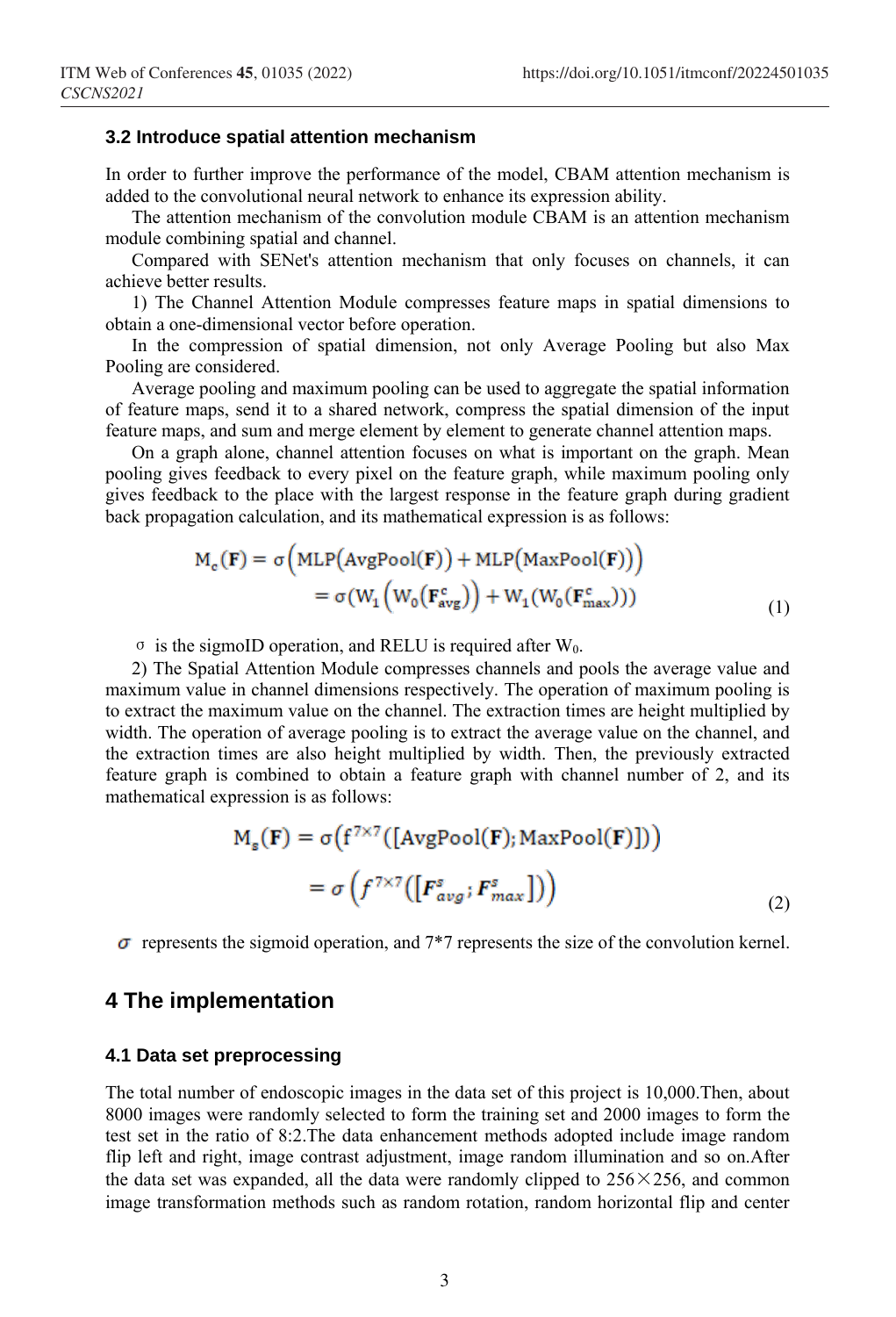clipping were used to process the data in order to eliminate the correlation between different features.

Finally, the data is transformed into tensors and normalized. Normalization can make subsequent data processing more convenient and accelerate the convergence speed of model training.

#### **4.2 Intelligent auxiliary model training based on ResNet**

#### *4.2.1 Loss function*

The Cross Entropy function is used as the loss function of the model.Because cross entropy involves calculating the probability of each category, it appears almost every time with the Sigmoid or Softmax functions.

In the case of dichotomies, there are only two results that the model needs to predict in the end. For each category, the probability obtained by our prediction is P and 1-P, and the loss function is expressed as follows:

$$
L = \frac{1}{N} \sum_{i} -[y_i \cdot \log(p_i) + (1 - y_i) \cdot \log(1 - p_i)]
$$
\n(3)

 $y_i$  represents the label value of sample i,  $p_i$  is the probability that sample i is predicted to be positive.

#### *4.2.2 Optimization method*

In this paper, Adam optimization method is used to train the convolutional neural network model. Adam algorithm iteratively updates the weight of the convolutional neural network based on the training data, and designs independent adaptive learning rates for different parameters by calculating the first and second moment estimates of the gradient. The proposer of Adam algorithm described it as the set of advantages of two kinds of stochastic gradient descent extension, namely:

1) Adaptive gradient algorithm (AdaGrad) retains a learning rate for each parameter to improve performance on sparse gradients;

2) Root mean square propagation (RMSProp) adaptively preserves the learning rate for each parameter based on the mean of the nearest magnitude of the weight gradient.

Therefore, Adam algorithm has the advantages of both AdaGrad and RMSProp algorithm. It not only calculates the adaptive parameter learning rate based on the firstorder moment mean, but also makes full use of the second-order moment mean of the gradient.

#### **4.3 Model training process**

The training of convolutional neural network can be divided into two stages: forward propagation and back propagation. In the forward propagation phase, data is propagated from a low level to a high level (forward). In the backpropagation stage, the error is obtained by comparing the result of forward propagation with the expected target result, and then the error is transmitted from high level to bottom level (reverse). Specific training process is as follows:

1) Initialize network weights;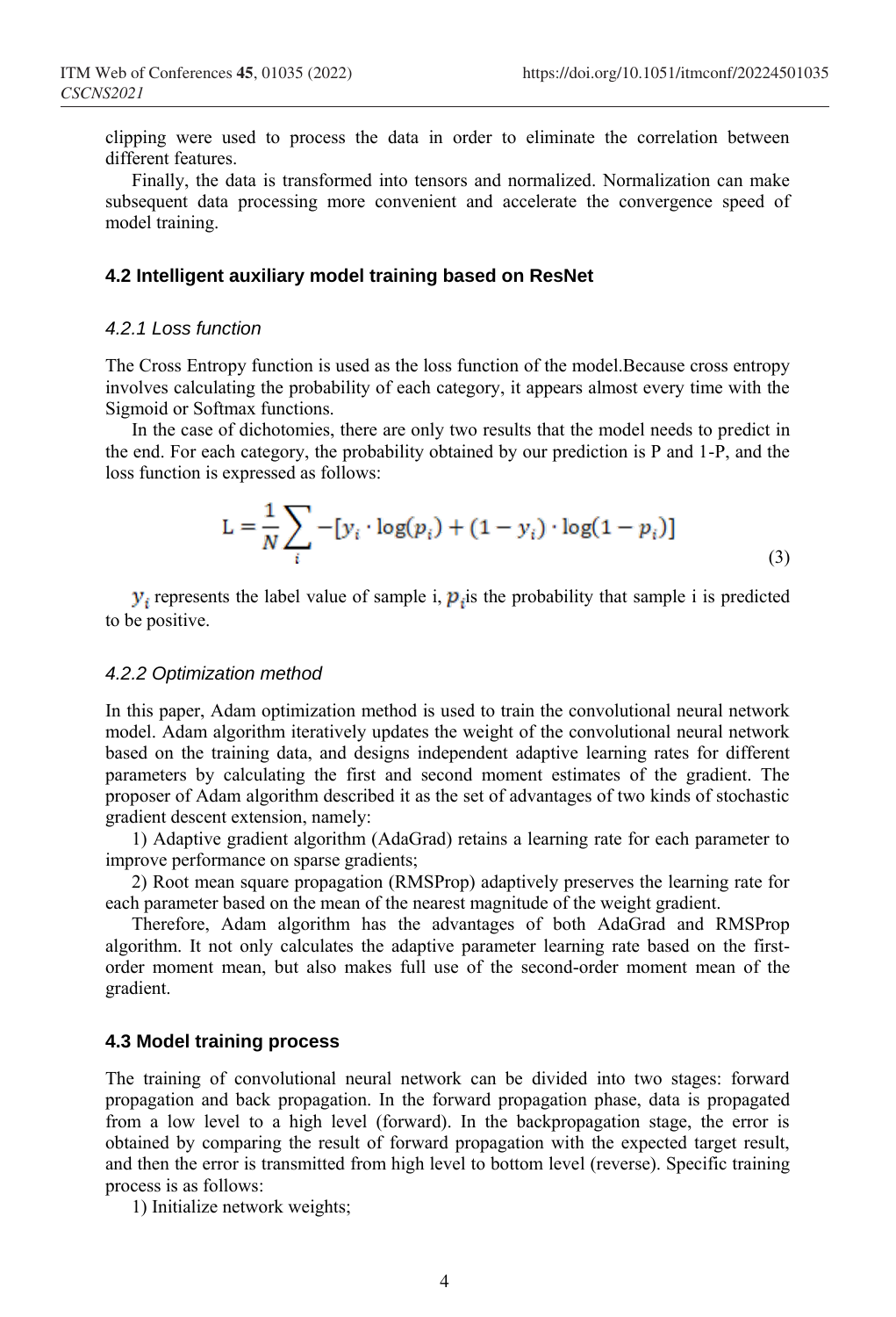2) The input data is propagated forward through the convolution layer, the lower sampling layer and the full connection layer successively to obtain the output value;

3) Calculate the error between the output value of the network and the target value;

4) Errors are transmitted back to the network through the full connection layer, the lower sampling layer and the convolution layer successively. When the error is less than the set threshold, the training is finished.

5) The weight is updated according to the obtained error, and step 2 is entered.



**Fig. 2.** Loss curve and Acc curve.

Figure 2 shows the change curve of Loss function and prediction accuracy Acc of model prediction results in the training process. Where, learning rate  $LR = 0.003$ , batch size batCH size =128, total number of training rounds num\_epochs=150.

#### **4.4 Test results**

Accuracy is used as an evaluation index in this study. Accuracy (ACC) refers to the proportion of all correctly judged results in the total observed values of the classification sample, and its mathematical expression is shown as follows:

$$
ACC = \frac{TP + TN}{TP + TN + FP + FN}
$$
\n(3)

where, TP/FP/TN/FN are the four indicators of the confusion matrix: true class TP is the sample that is actually positive class and predicted positive class; False positive FP is the sample that is actually negative and predicted to be positive. The true negative class TN is the sample that is actually negative and predicted to be negative. False negative class FN is the sample that is actually positive and predicted to be negative.

Through the test, the classification accuracy of the model trained in this project reached 90.9563%, and the average prediction time of a single image was 0.0035s (the experimental results are shown in Fig.3.).

|  |                                       |  |  | Test Batch Number: 005, Test: Loss: 0.2825, Accuracy: 0.8906 |  |
|--|---------------------------------------|--|--|--------------------------------------------------------------|--|
|  |                                       |  |  | Test Batch Number: 006. Test: Loss: 0.2039. Accuracy: 0.9453 |  |
|  |                                       |  |  | Test Batch Number: 007. Test: Loss: 0.2737. Accuracy: 0.8828 |  |
|  |                                       |  |  | Test Batch Number: 008. Test: Loss: 0.1641. Accuracy: 0.9141 |  |
|  |                                       |  |  | Test Batch Number: 009, Test: Loss: 0.2326, Accuracy: 0.8984 |  |
|  |                                       |  |  | Test Batch Number: 010, Test: Loss: 0.1695, Accuracy: 0.9219 |  |
|  |                                       |  |  | Test Batch Number: 011, Test: Loss: 0.1950, Accuracy: 0.9453 |  |
|  |                                       |  |  | Test Batch Number: 012. Test: Loss: 0.2978. Accuracy: 0.8672 |  |
|  |                                       |  |  | Test Batch Number: 013, Test: Loss: 0.1816, Accuracy: 0.9375 |  |
|  |                                       |  |  | Test Batch Number: 014, Test: Loss: 0.2409, Accuracy: 0.9062 |  |
|  |                                       |  |  | Test Batch Number: 015, Test: Loss: 0.0787, Accuracy: 1.0000 |  |
|  | Test Time: 6.770487546920776 s        |  |  |                                                              |  |
|  | Avg Test Time: 0.003518964421476495 s |  |  |                                                              |  |
|  | Test accuracy : 0.9095634095634095    |  |  |                                                              |  |

**Fig. 3.** Model test results.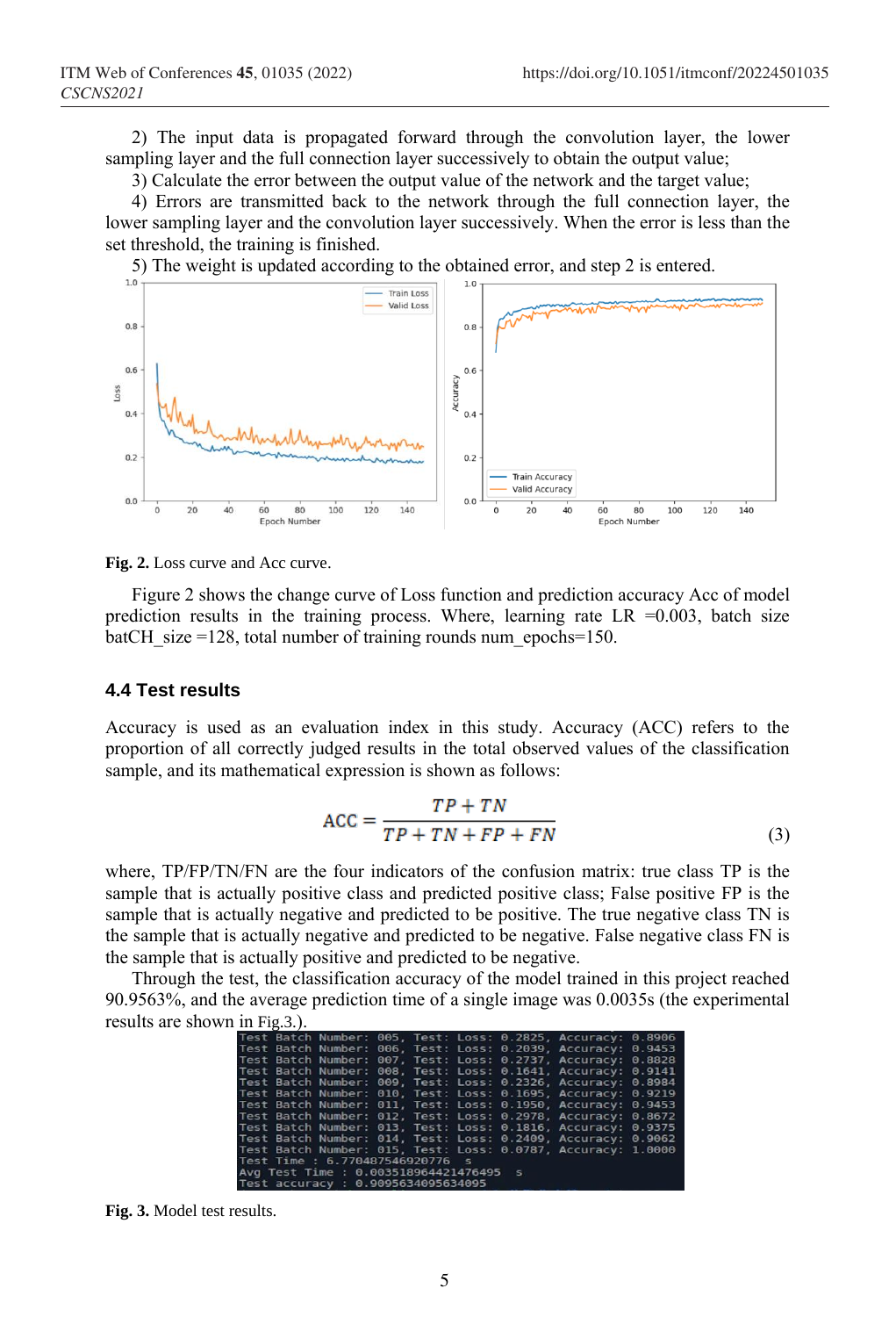### **4.5 Visual interface design.**

#### *4.5.1 Initial Status of the home screen*

A) "Select Image" button: the image to be predicted under the sample image folder can be selected;

B) "Run" button: the auxiliary diagnostic model can predict the samples, and display the probability distribution of the image (the probability that the sample may be Normal or Tumor), system recognition results, processing time and other information.



**Fig. 4.** Display of negative sample test results.



**Fig. 5.** Display of positive sample test results.

### **5 Conclusion**

Multi-mode medical image intelligent auxiliary diagnosis system based on deep learning is realized. The indexes achieved by the system through testing are summarized as follows:

1) The system can classify [normal/cancer] to assist clinical diagnosis;

2) The calculation of a single diagnosis result by the system does not exceed 1 second (average processing of a single image is 0.0035s);

3) The accuracy rate of the system auxiliary diagnosis is no less than 90%;